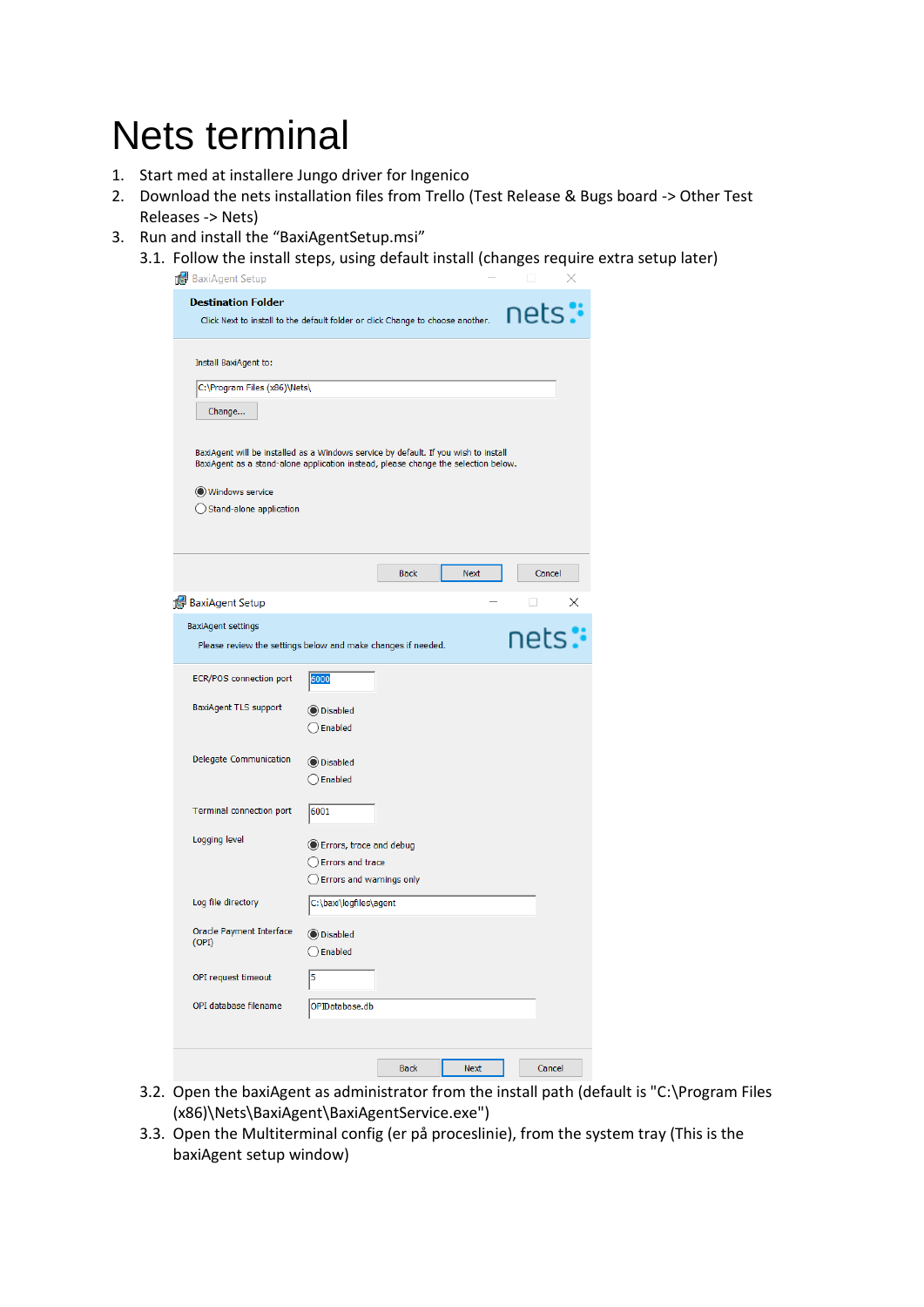

Keep open for later steps

Complete the setup for either USB configured terminal or IP configured terminal

Press the "Test Connection" to check if the connection was successfully established

- 3.4. If the connection was not successfully established, it should be fixed by
	- 3.4.1.Shutdown the pc (FULL i.e. cmd command "shutdown /s /t 0"). VIGTIGT at skærm slukkes ved brug af cmd.
	- 3.4.2.Start up the pc, with the terminal still connected
	- 3.4.3.Reopen the baxiAgent
	- 3.4.4.Retest the connection pressing the "Test Connection" button again
- 4. Open baxi.ini from the button available on the configured terminal and locate the section regarding HOST information

| # Checks if the attached terminal has rebooted and gives a warning                                         |   |
|------------------------------------------------------------------------------------------------------------|---|
| PowerCycleCheck=0                                                                                          |   |
| # Checks if the attached terminal has changed terminal id. Locks Baxi if TID mismatch!<br>TidSupervision=0 |   |
| <b>IHOSTI</b><br>HostPort=9670                                                                             |   |
| #Production VPN                                                                                            |   |
| #Host lp Address=193.214.20.211<br># Production Secure access                                              |   |
| #Host lp Address=91.102.24.142                                                                             |   |
| #Test host<br>Host lp Address=91.102.24.111                                                                |   |
|                                                                                                            |   |
| [MSGROUTER]<br>MsgRouterOn=0                                                                               |   |
| MsgRouterlpAddress=127.0.0.1                                                                               | v |

- 5. Add the character # in front of the HostIpAddress for the Test Host and remove the # in front of the HostIpAddress from Production Secure Access (as highlighted on the picture above) in order for the terminal to connect to NETS production server. Click the apply button afterwards for saving the changes
- 6. Copy the "POSONE-NETS" folder into the posone root folder (or if release version, next to the exe). Findes i NETS installations mappen.
- 7. Start up PosOne
- 8. Go to Settings  $\rightarrow$  other settings  $\rightarrow$  Nets
- 9. If the baxi agent setup was not changed, the USB setup for baxi ip is 127.0.0.1 and the port is 6000, if they have been changed, they can be found from the baxiAgent by
	- 9.1. Open the baxiAgent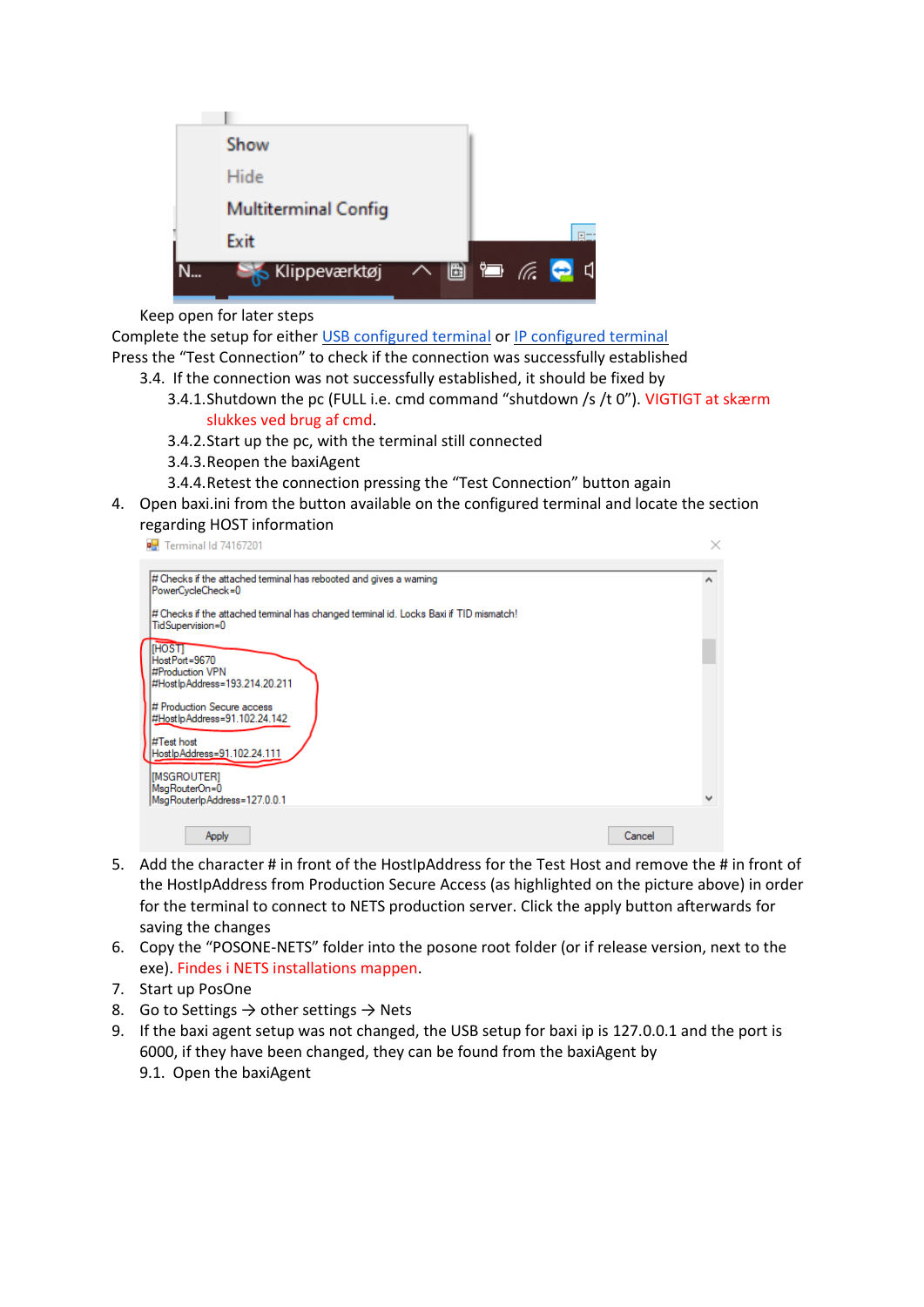| <b>Terminals Connections</b> |                                |                        |                          |               |                        |                 | × |
|------------------------------|--------------------------------|------------------------|--------------------------|---------------|------------------------|-----------------|---|
| <b>Filters</b>               |                                |                        |                          |               |                        |                 |   |
| <b>Terminal ID</b>           |                                | <b>Connection type</b> | <b>Connection status</b> |               | <b>POS ID</b>          | <b>Filter</b>   |   |
|                              | ٠                              | $\check{ }$            | ٠                        | $\checkmark$  |                        |                 |   |
|                              | Number of items to display: 10 | $\checkmark$           |                          |               |                        |                 |   |
| <b>Terminal Id</b>           | Name                           | POS Id                 | <b>Edit Config</b>       | Open Ini File | <b>Test Connection</b> | Remove Terminal |   |
| 74167201                     |                                |                        | Edit                     | Open baxi.ini | <b>Test Connection</b> | Remove Terminal |   |

- 9.2. Press the "open baxi.ini" button for the terminal
- 9.3. Locate the field [MSGROUTER] and then the ip and port are listed as
	- 9.3.1.IP -> MsgRouterIpAddress
	- 9.3.2.Port -> MsgRouterPort
- 10. If the installation path of BaxiAgent was not changed, i.e. it is installed at ("C:\Program Files (x86)\Nets\BaxiAgent\BaxiAgentService.exe"), then the path can be left empty. Else the path of the baxiAgent has to be put into the baxi path field (The path should NOT start nor end with a **"**) example -> C:\Nets\BaxiAgent\BaxiAgentService.exe

## 11. Insert the values (Terminal ID is known from earlier steps)

| Verifone new Nets           |          | Verifone Iceland S5 Verifone old |                         |                                                                                           |        |
|-----------------------------|----------|----------------------------------|-------------------------|-------------------------------------------------------------------------------------------|--------|
| Terminal active status:     |          |                                  |                         |                                                                                           |        |
| Required external setup: OK |          |                                  |                         |                                                                                           |        |
| Pos eksport                 |          |                                  |                         | C:/Users/PO-PROG3/IdeaProjects/posone/PointWareExpedient/pointexportfiler/pointExport.txt | $\Box$ |
| Point eksport               |          |                                  |                         | C:/Users/PO-PROG3/IdeaProjects/posone/PointWareExpedient/pointexportfiler/posExport.txt   |        |
| Point eksport 3             | $\cdots$ |                                  |                         |                                                                                           |        |
| Point eksport 2             | $\cdots$ |                                  |                         |                                                                                           |        |
|                             |          |                                  | Load current file paths |                                                                                           |        |
|                             |          |                                  | Load default file paths |                                                                                           |        |
| Terminal ID: 74167201       |          |                                  |                         |                                                                                           |        |
| <b>POSONE</b><br>ECR ID:    |          |                                  |                         |                                                                                           |        |
| Baxi Agent IP: 127.0.0.1    |          |                                  |                         |                                                                                           |        |
| Baxi Agent Port:            | 6000     |                                  |                         |                                                                                           |        |
| Baxi Agent Path:            |          |                                  |                         |                                                                                           |        |
| Activate                    |          |                                  |                         |                                                                                           |        |

- 12. Press the load default file paths, to get the default file placements (using the installation folder, should provide these), else manually set all the paths.
- 13. Finally press Activate, and accept the require windows 8 or newer prompt (this turns on printer check, and will cause issues on lower windows versions)
- 14. Wait a few seconds as the baxi applications start up...
- 15. The terminal setup is now completed

## USB configured terminal

1. Connect the terminal to the PC using the USB cable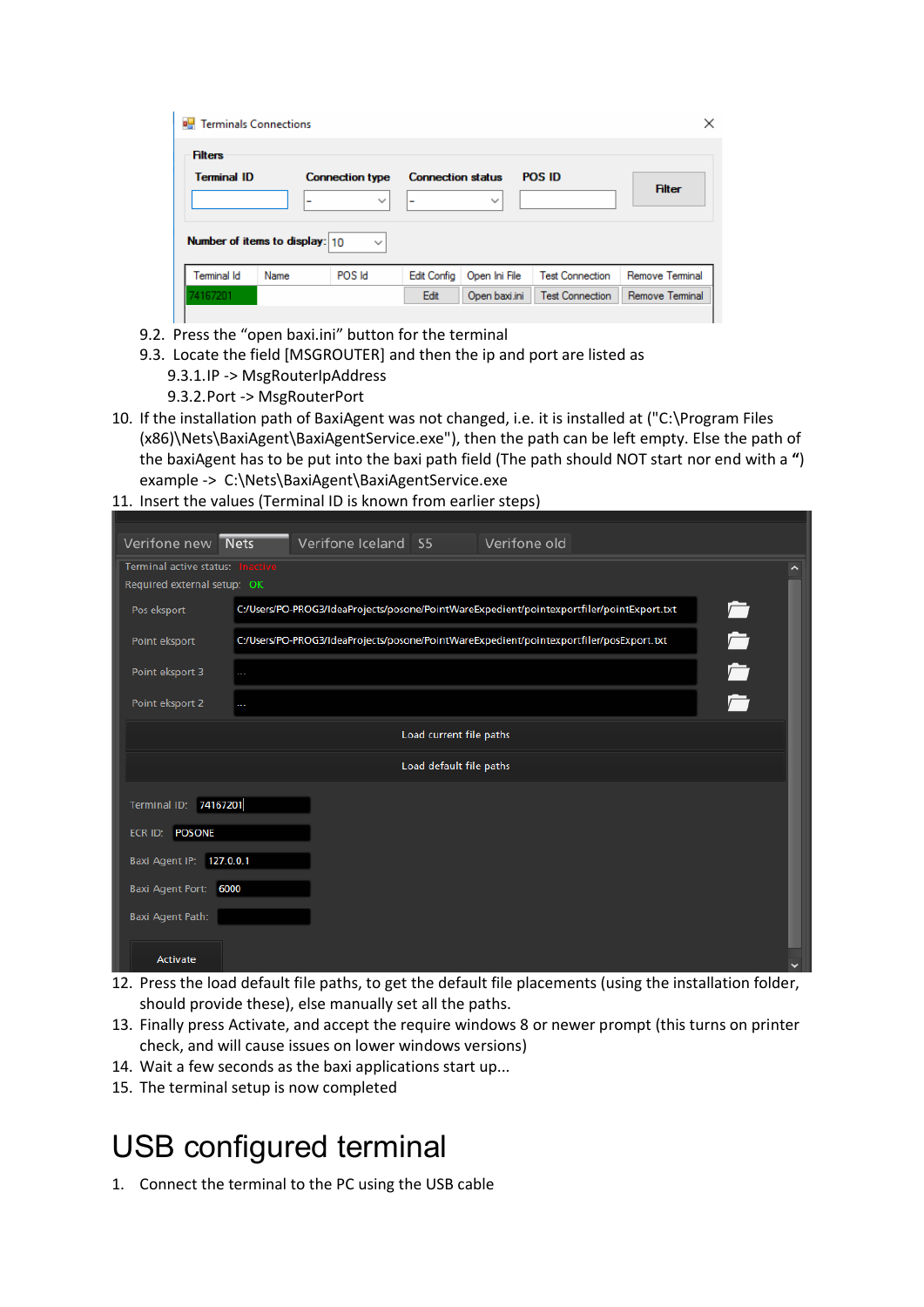2. Right click on the windows icon in the system tray, and click on the Device Manager

| pose | Apps og funktioner           |
|------|------------------------------|
|      | Mobilitetscenter             |
|      | Strømstyring                 |
|      | Logbog                       |
|      | System                       |
|      | Enhedshåndtering             |
|      | Netværksforbindelser         |
|      | Diskhåndtering               |
|      | Computeradministration       |
|      | Windows PowerShell           |
|      | Windows PowerShell (Admin)   |
|      | Jobliste                     |
|      | Indstillinger                |
|      | Stifinder                    |
|      | Søg                          |
|      | Kør                          |
|      | Luk computeren, eller log af |
|      | Skrivebord                   |
|      | m                            |

3. Locate the Ports (COM and LPT), open the menu and open the Sagem Telium Comm Port (The connected terminals entry, if unsure which one, it can be found by manually removing the terminal and see which entry disappears)<br> **A** Enhedshåndtering

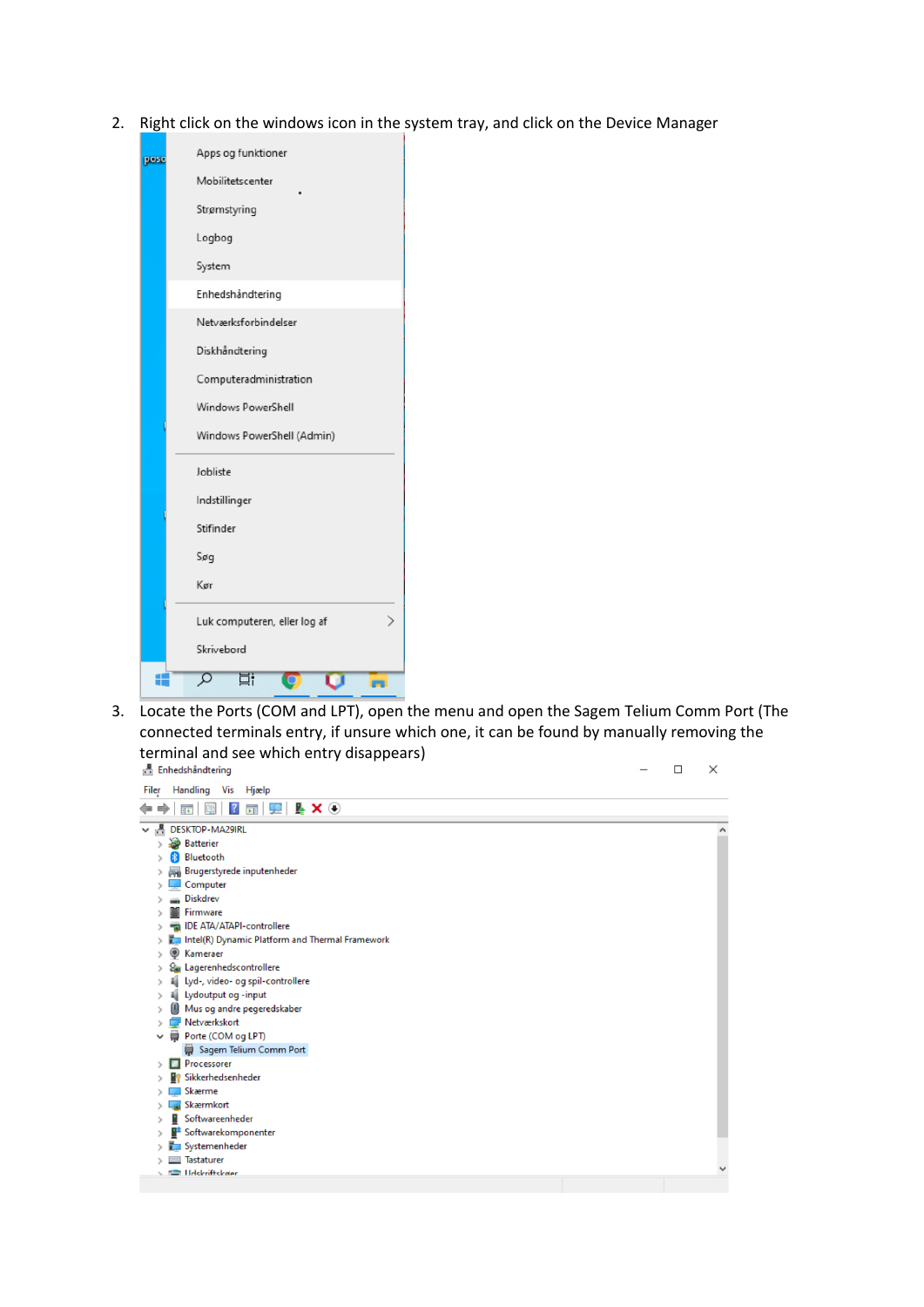4. Locate the COM port (Port settings -> Advanced) and force to a specific port PID is 0060 (actual port doesn't matter as long as it's free)

| ælp                                                                                |                                                                                                                                                                                                                                 |
|------------------------------------------------------------------------------------|---------------------------------------------------------------------------------------------------------------------------------------------------------------------------------------------------------------------------------|
|                                                                                    | $\times$<br>Egenskaber for Sagem Telium Comm Port                                                                                                                                                                               |
|                                                                                    | Force COM port<br>Generelt Portindstillinger<br>Driver Detaljer Hændelser                                                                                                                                                       |
| utenh                                                                              | <b>▽</b> Force COM Port Feature enabled                                                                                                                                                                                         |
|                                                                                    | Force COM Port List - PID based                                                                                                                                                                                                 |
| ntroll<br>Platfo<br>rollere<br>iil-cor<br><b>sut</b><br>jereds<br>٥T۱<br>Com<br>٩r | PID<br>COM port<br>(Enter Hex value of Device PID)<br>(Enter decimal Value of COM port)<br>12<br>0060<br>1<br>$\overline{2}$<br>3<br>4<br>Force COM port - Order of connection based<br>(Enter decimal Value of COM port)<br>12 |
| enter                                                                              | Annuller<br>OK                                                                                                                                                                                                                  |

- 4.1. Note down port number for later use
- 5. Find the terminal ID (TID) on the terminal, and setup to USB
	- 5.1. Swipe the Merchant Card
	- 5.2. Go to 6. Parameters -> 1. Change -> 1. Function (Funktion)
	- 5.3. Note down the Terminal ID for later use
	- 5.4. Press STOP -> 2. Communication (Kommunikation)
	- 5.5. Select "via ECR"
	- 5.6. Press STOP -> 3. Register (Kasse)
	- 5.7. Press F2, and change the communication type to "USB SLAVE"
	- 5.8. Accept, and press STOP, until out of main menu
- 6. Locate the opened baxiAgent from earlier, and press the "Add Terminal" button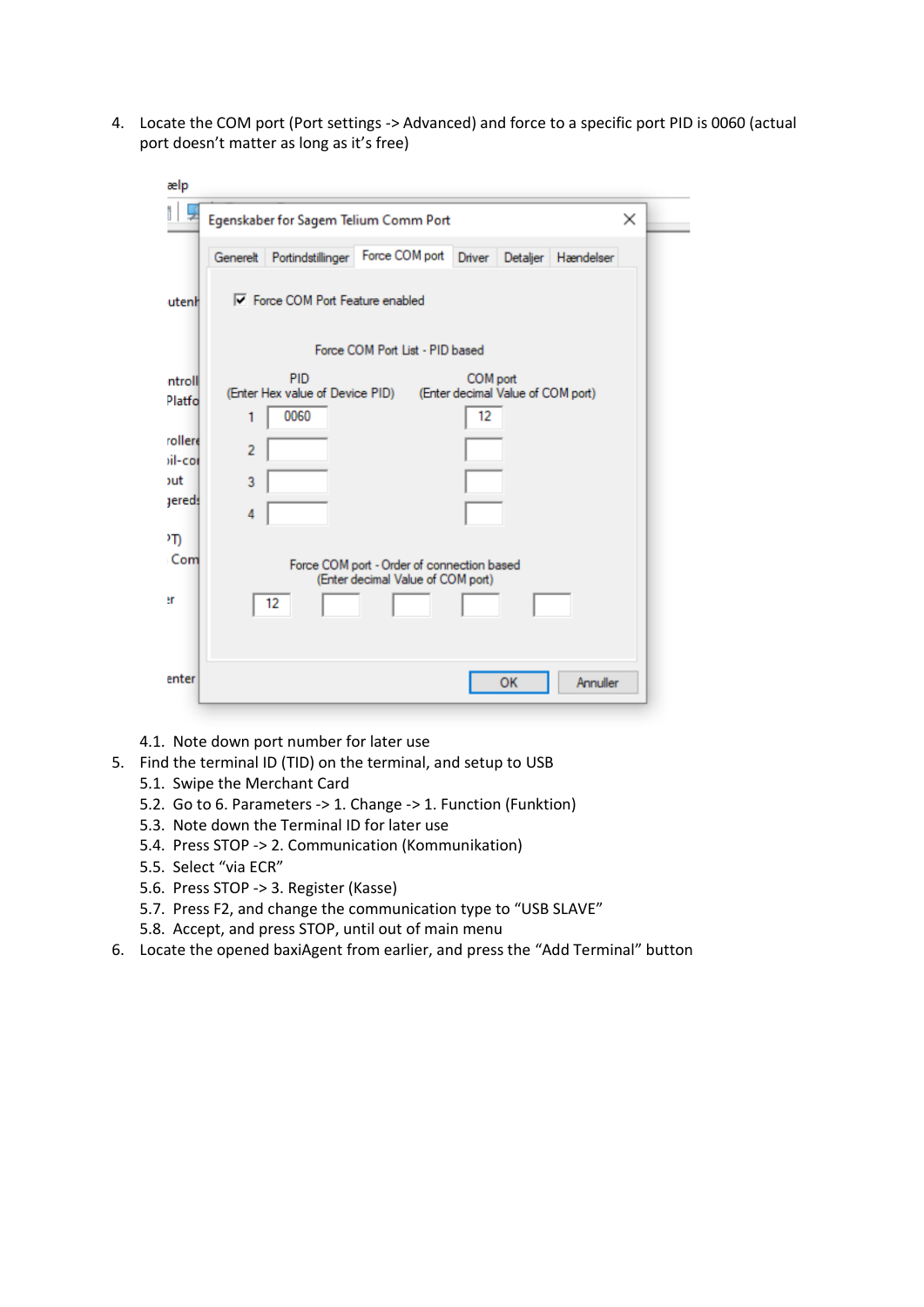| <b>E</b> Terminals Connections<br><b>Filters</b> |      |                                             |                               |               |                        | X               |
|--------------------------------------------------|------|---------------------------------------------|-------------------------------|---------------|------------------------|-----------------|
| <b>Terminal ID</b><br>$\bullet$                  |      | <b>Connection type</b><br>$\checkmark$<br>۰ | <b>Connection status</b><br>Ξ | $\checkmark$  | <b>POS ID</b>          | <b>Filter</b>   |
| Number of items to display: 10                   |      | $\checkmark$                                |                               |               |                        |                 |
| <b>Terminal Id</b>                               | Name | POS Id                                      | <b>Edit Config</b>            | Open Ini File | <b>Test Connection</b> | Remove Terminal |
|                                                  |      |                                             |                               |               |                        |                 |
|                                                  |      |                                             |                               |               |                        |                 |
|                                                  |      |                                             |                               |               |                        |                 |
|                                                  |      |                                             |                               |               |                        |                 |
|                                                  |      |                                             |                               |               |                        |                 |
|                                                  |      |                                             |                               |               |                        |                 |
|                                                  |      |                                             |                               |               |                        |                 |
|                                                  |      |                                             |                               |               |                        |                 |

7. Enter the terminal ID and Select USB as the connection Type, and enter the COM port found a few steps ago

|                            |        |        | X  |
|----------------------------|--------|--------|----|
| 74167201                   | Name:  |        |    |
| <b>USB</b><br>$\checkmark$ | Pos Id |        |    |
| 12<br>$\checkmark$         |        |        |    |
|                            |        |        |    |
|                            |        |        |    |
|                            |        | Cancel | d. |
|                            |        |        |    |

- 8. Press the "Add" button
- 9. Continue the rest of the guide from the NETS configuration section (NETS Config section)

## IP configured terminal

- 1. Connect the terminal with a ethernet cable to the same router/internet as the POS-system
- 2. Find the terminal ID (TID) on the terminal, and setup to IP
	- 2.1. Swipe the Merchant Card
	- 2.2. Go to 6. Parameters -> 1. Change -> 1. Function (Funktion)
	- 2.3. Note down the Terminal ID for later use
	- 2.4. Press STOP -> 2. Communication (Kommunikation)
		- 2.4.1.Select Komm. type as "Ethernet"
		- 2.4.2.Select DHCP brug as DHCP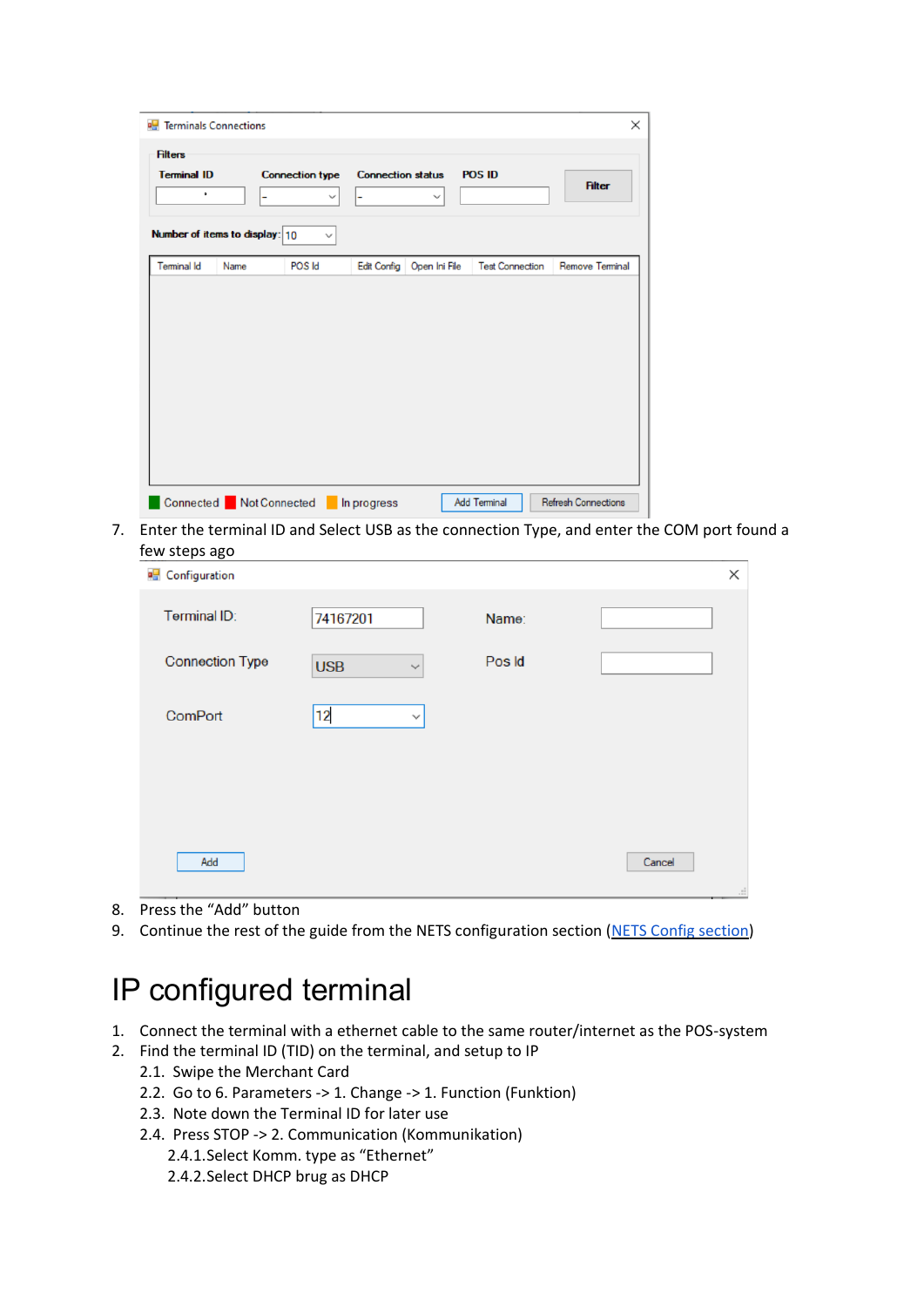- 2.5. Press STOP -> 3. Register (Kasse)
	- 2.5.1.Select ECR as "Ja/Yes"
	- 2.5.2.Press F2, and change the communication type to "IP EHTERNET"
	- 2.5.3.Press F2, and change the ECR/TLS to "Nej/No"
	- 2.5.4.Press F2, and change the ECR IP-Address to the IP-address of the PC running the POSsystem (IP can be found on the PC by running the cmd command "ipconfig")
	- 2.5.5.Press F2, and change the ECR IP PORT to the terminal port selected when installing the baxi agent (as shown in the picture from the Nets Terminal section step 3.a Baxi [Installer\)](https://docs.google.com/document/d/1oBClsnuAqI7wvDLdN9zIDXxalCxxgbj8n6W70e-D8Kg/edit#bookmark=id.8i7ofj9x6zg)
- 2.6. Accept, and press STOP, which will restart the terminal. If the terminal has connection to Baxi Agent the ECR icon on the terminal should be green



3. Locate the opened baxiAgent from earlier, and press the "Add Terminal" button